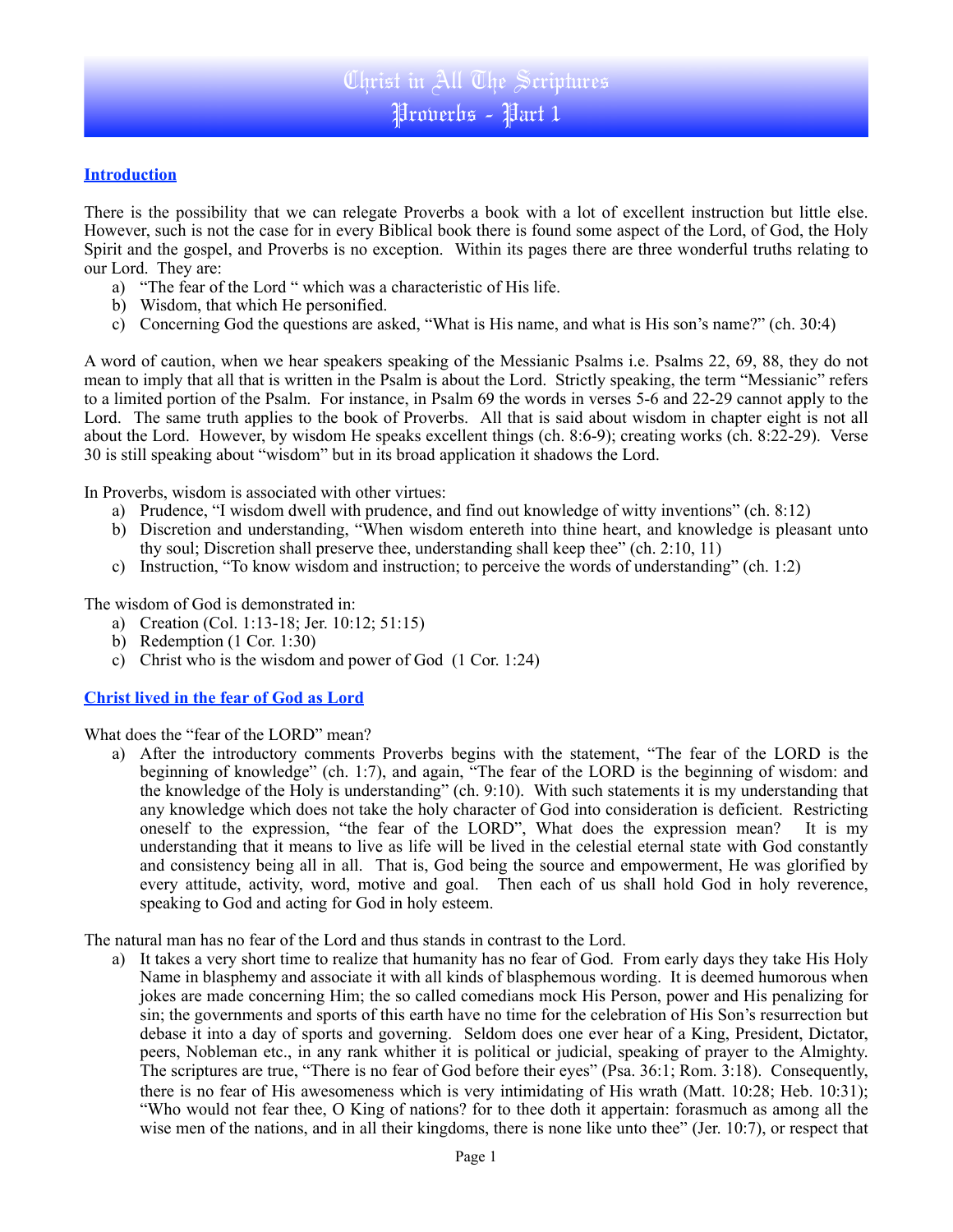## Christ in All The Scriptures Proverbs - Part 1

is His due. "Saying with a loud voice, Fear God, and give glory to him; for the hour of his judgment is come: and worship him that made heaven, and earth, and the sea, and the fountains of waters" (Rev. 14:7).

b) One of the characteristics of the early church was that they lived in the fear of the Lord (Acts 9:31). Because there was a lack of the fear of the Lord, a number in the church at Ephesus had left their first love (Rev. 2:4) which was the love they had for the Lord and works they did for Him. Working and christian service without love for the Lord becomes a clinical functioning. The lack of the fear of the Lord resulted in holding wrong doctrine, i.e., the doctrine of Balaam (Rev. 2:14) and held the doctrine of the Nicolaitanes (Rev. 2:15). The lack of fear of the Lord resulted in women being allowed to teach the saints, and this can happen not only in words but in behaviors, dress, etc. (Rev. 2:20).

How different was the Lord whose entire life was lived in the fear of the Lord (Heb. 5:7)? We know this by the boundaries set on His words, His works, and in how He spoke to God the Father.

- a) The boundaries set on His words:
	- i) "For he whom God hath sent speaketh the words of God: for God giveth not the Spirit by measure unto him" (Jn. 3:34); "He that is of God heareth God's words: ye therefore hear them not, because ye are not of God" (Jn. 8:47).
- b) The boundaries set on His works:
	- i) "But I have greater witness than that of John: for the works which the Father hath given me to finish, the same works that I do, bear witness of me, that the Father hath sent me" (Jn. 5:36); "I must work the works of him that sent me, while it is day: the night cometh, when no man can work" (Jn. 9:4); "Jesus answered them, I told you, and ye believed not: the works that I do in my Father's name, they bear witness of me" (Jn. 10:25); He will not obey the suggestions of the devil (Matt. 4:2-11) and will rebuke that which is from the devil as He did with the storm on the sea (Mk. 4:39); the man who was demon possessed (Mk. 5:2-16) and give release to the woman who was bent over (Lk. 13:16). Not a work was done, not an action committed that was not according to the will of God.
- c) In how He spoke to the Father and about the Father:
	- i) In answer to the request of the disciples, "Lord teach us to pray", the first words uttered by the Lord were, "Our Father which art in Heaven, Hallowed be Thy Name" (Lk. 11:2). The first major lesson was the Name of the Lord was to be held in reverence and great respect. Even though He was co-eternal and co-equal with the Father yet so completely human and fully identified as man, He reverences the Father. There was no "Hello Daddy", "the big Man upstairs" etc. To Christ, the Moral Governor of the universe was Father, Holy Father, Abba Father, My Father, Righteous Father. The disciples were instructed to speak to God as "Our Father". There was no place for casualness or sloppy language. Today saints need to be taught that "Abba" does not mean "Daddy", it is the utterance of a child's lips in trust.
- d) His goals
	- i) The Lord said, "My meat is to do the will of him that sent me, and to finish his work" (Jn. 4:34). There was never any unnecessary talk or activity in the life of the Lord. Everything He said and did was with the sole purpose to shew God, "No man hath seen God at any time; the only begotten Son, which is in the bosom of the Father, he hath declared him" (Jn. 1:18); and the Father, "Jesus saith unto him, Have I been so long time with you, and yet hast thou not known me, Philip? he that hath seen me hath seen the Father; and how sayest thou then, Shew us the Father?" (Jn. 14:9). In manifesting God and the Father and in declaring His name He finished the work God gave Him to do, "I have glorified thee on the earth: I have finished the work which thou gavest me to do" (Jn. 17:4). At Calvary He finished the full execution of God for sinners and their sins (Jn. 19:30).